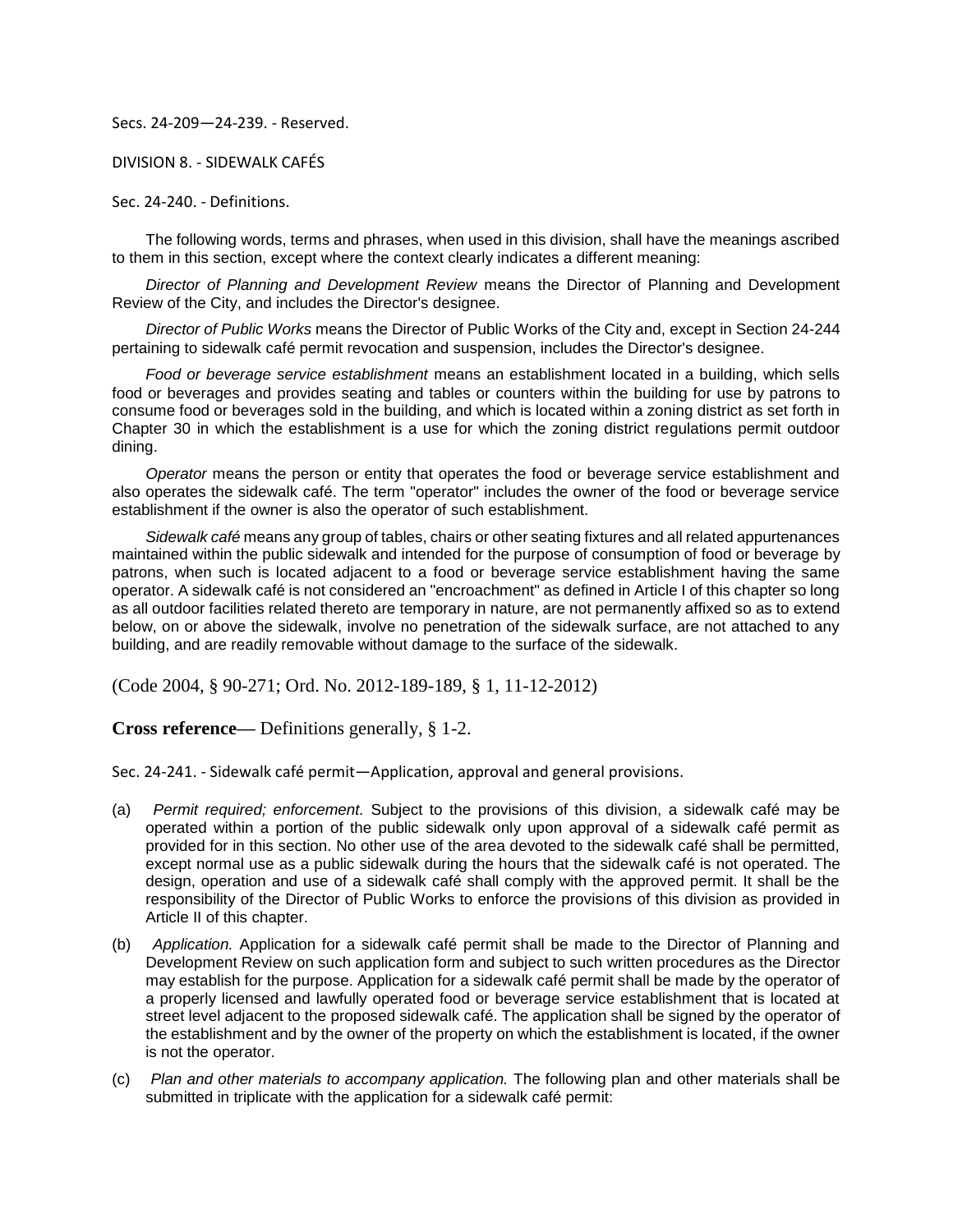- (1) A plan drawn to scale and with dimensions, where applicable, showing:
	- a. The layout and arrangement of the proposed sidewalk café, including its overall dimensions, aisle widths, access to the adjacent building, and the locations and dimensions of chairs, tables, umbrellas, barriers, outdoor heating devices and other appurtenances to be located within the boundaries of the proposed sidewalk café; and
	- b. The following sidewalk conditions and features located within the boundaries of the proposed sidewalk café and within ten feet of such boundaries: location of street right-of-way line, existing sidewalk paving material and width measured from the building to the face of the curb and from the proposed sidewalk café to the face of the curb; the locations of tree wells, sidewalk grates, benches, bus passenger shelters, mailboxes, newspaper boxes, lampposts, traffic signal poles, traffic and parking signs, parking meters, wheelchair ramps, driveways, fire hydrants, trash receptacles and similar sidewalk features or obstructions; and the boundaries of any existing adjacent sidewalk café;
- (2) Verification of water closets, lavatories and seating capacity:
	- a. The number of water closets and lavatories for each sex provided in the existing food or beverage service establishment; and
	- b. The seating capacity of the proposed sidewalk café;
- (3) Photographs or other graphic representations, together with specifications, which depict the design, materials and colors of chairs, tables, umbrellas, barriers and other appurtenances to be located within the boundaries of the proposed sidewalk café;
- (4) Photographs of the proposed site of the sidewalk café and within ten feet thereof, showing the relationship of the site to the adjacent building and showing the features enumerated in Subsection (c)(1)b of this section; and
- (5) Such additional information as the Director of Planning and Development Review or the Director of Public Works may reasonably require as needed to determine compliance with the provisions of this division.
- (d) *Permit application fee.* An application and processing fee, as set forth in Appendix A to this Code, shall accompany each application for a sidewalk café permit. Such fee shall be nonrefundable.
- (e) *Indemnification and insurance requirements to be met.* Proof of compliance with the indemnification and insurance requirements set forth in Section 24-62(a)(4) and (5) shall be submitted to and approved by the Director of Public Works prior to approval of a sidewalk café permit.
- (f) *Fees and taxes to be paid.* All City fees and taxes required by law relative to the food or beverage service establishment with which the proposed sidewalk café is associated and the property on which the establishment is located shall be paid in full and all required City licenses shall be current prior to approval of a sidewalk café permit.
- (g) *Action on permit application.* The Director of Planning and Development Review and the Director of Public Works shall jointly approve, approve with conditions or deny the application for a sidewalk café permit. Approval or approval with conditions shall be granted only if the proposed sidewalk café complies with the design guidelines, sidewalk café standards, uniform statewide building code and other applicable provisions of this division. Approval of the application shall not be granted unless the Director of Public Works is satisfied that adequate space will remain in the public sidewalk area to facilitate safe and convenient circulation of pedestrian traffic. Upon approval, the permit application shall constitute the sidewalk café permit.
- (h) *Availability of approved permit on the premises.* The approved sidewalk café permit and related plan for layout and arrangement shall be available on the premises of the food or beverage service establishment.

(Code 2004, § 90-272; Ord. No. 2012-189-189, § 1, 11-12-2012)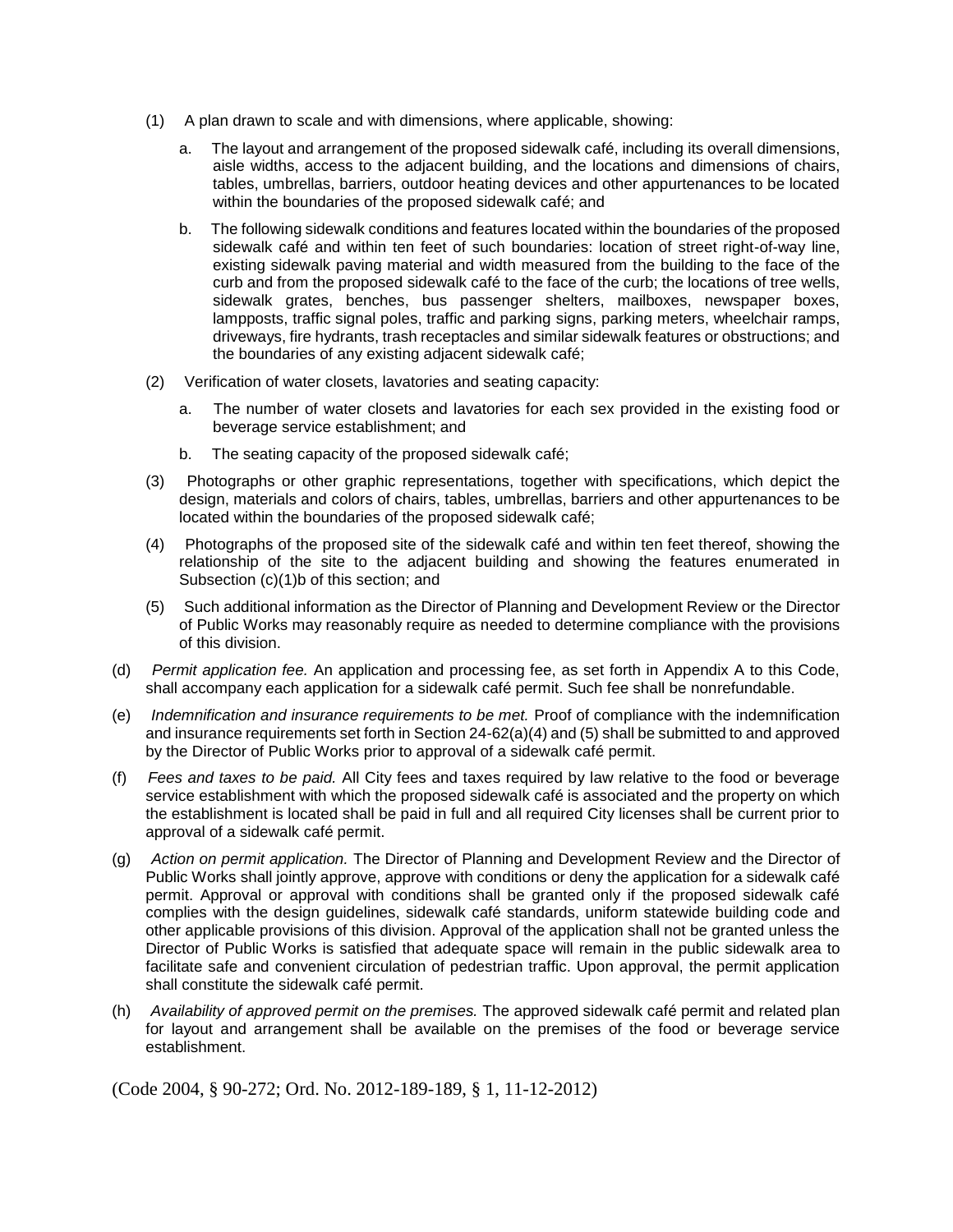Sec. 24-242. - Same—Changes to approved permit.

No material change to an approved sidewalk café permit shall be made without prior written approval by the Director of Planning and Development Review and the Director of Public Works, provided that the Director of Public Works may modify an approved permit if the Director finds there is a superseding public need relative to use of the adjacent sidewalk area.

(Code 2004, § 90-273; Ord. No. 2012-189-189, § 1, 11-12-2012)

Sec. 24-243. - Same—Duration, annual renewal and transferability.

- (a) *Duration of sidewalk café permit.* A sidewalk café permit shall be valid from April 1 to March 31 of the following calendar year, unless otherwise revoked.
- (b) *Annual renewal.* An approved sidewalk café permit shall be renewable on an annual basis, unless withdrawn in writing by the applicant or revoked or suspended pursuant to the provisions of Section 24-244. Annual renewal of the permit shall be subject to the operator of the sidewalk café and the property owner signing an application and payment of the annual renewal fee as set forth in Appendix A to this Code by no later than March 15. Renewal shall be subject to compliance with the indemnification and insurance provisions and sidewalk café standards of this division in effect at the date of renewal. All City fees and taxes required by law relative to the food or beverage service establishment with which the proposed sidewalk café is associated and the property on which the establishment is located shall be paid in full and all required City licenses shall be current prior to renewal of a sidewalk café permit.
- (c) *Transferability.* A sidewalk café permit shall not be transferable to another operator.

(Code 2004, § 90-274; Ord. No. 2012-189-189, § 1, 11-12-2012)

Sec. 24-244. - Same—Revocation and suspension.

- (a) *Generally.* Operation of a sidewalk café is a licensed privilege granted by the City to occupy a portion of the public sidewalk area and is predicated on the sidewalk café being operated in compliance with all applicable regulations and on maintaining the superseding public interest in use of sidewalks in the City. An approved sidewalk café permit may be revoked or suspended as provided in this section.
- (b) *Revocation of approved permit.*
	- (1) The Director of Public Works shall have the authority to revoke, which revocation shall not be appealable, an approved sidewalk café permit if it is determined that any of the following have occurred:
		- a. The applicant has misrepresented or provided false information in the permit application.
		- b. The sidewalk café permit has been suspended more than two times in a 12-month period on grounds of noncompliance pursuant to Subsection (b)(1)a of this section.
		- c. The sidewalk café has been operated in such manner as to create a public nuisance or to constitute a hazard to the public health, safety or welfare.
		- d. Any health regulation, ABC regulation or law or regulation regarding the possession, sale or consumption of controlled substances has been violated in conjunction with the operation of the sidewalk café.
		- e. Any City fees or taxes required by law relative to the sidewalk café, the food or beverage service establishment with which it is associated or the property on which the establishment is located are delinquent or required City licenses have not been maintained.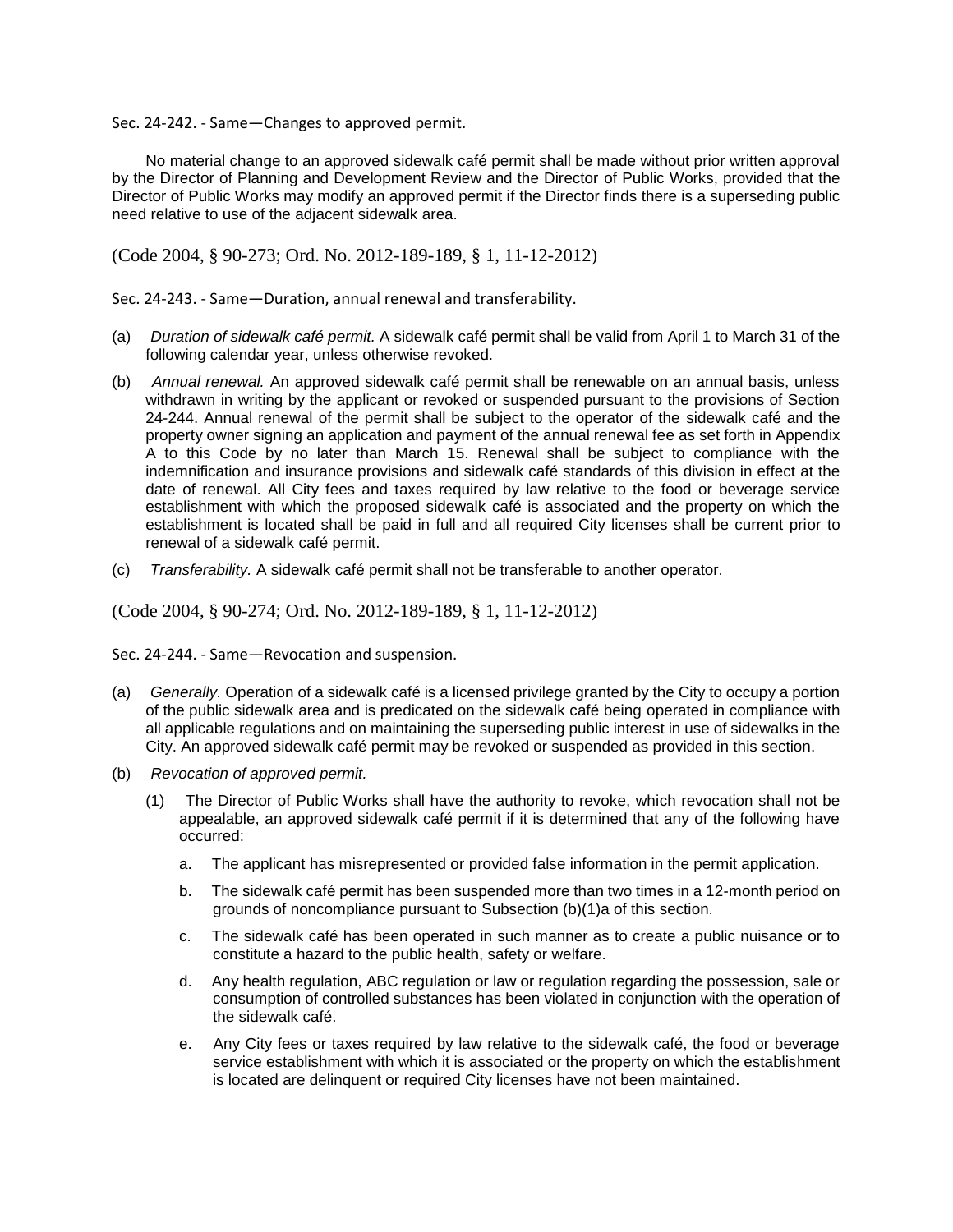- f. It has been determined that there is a superseding public need relative to the portion of the sidewalk occupied by or otherwise affected by the sidewalk café.
- (2) Before revocation of a sidewalk café permit, the Director of Public Works shall provide written notice to the operator of the sidewalk café setting forth the effective date of the revocation and the grounds therefore.
- (3) In the case of revocation of a sidewalk café permit on grounds other than specified in Subsection (b)(1)f of this section, the operator of the sidewalk café shall not be permitted to re-apply for a permit to operate a sidewalk café adjacent to the same food or beverage service establishment.
- (c) *Suspension of approved permit.*
	- (1) The Director of Public Works shall have the authority to suspend, which suspension shall not be appealable, an approved sidewalk café permit for a period of up to 30 days, or such longer period as may be necessary in the case of work in the sidewalk area or other portion of the street, if it is determined that any of the following have occurred:
		- a. The sidewalk café or the operation thereof is not in compliance with the approved permit, applicable design guidelines or any of the sidewalk café standards set forth in this division.
		- b. It has been determined that there is a superseding public need relative to the portion of the sidewalk occupied by or otherwise affected by the sidewalk café.
	- (2) Before suspension of a sidewalk café permit, the Director of Public Works shall provide written notice to the operator setting forth the effective date of the suspension, the length of the suspension and the grounds therefore.
	- (3) The Director of Public Works may reinstate a sidewalk café permit when the Director is satisfied that the grounds for the suspension have been remedied.

(Code 2004, § 90-275; Ord. No. 2012-189-189, § 1, 11-12-2012)

Sec. 24-245. - Marking of sidewalk café; boundaries.

After approval of a sidewalk café permit and prior to initial occupancy of any area approved for use as a sidewalk café, the operator of the sidewalk café shall notify the Director of Public Works, who shall be responsible for marking the corners of the approved sidewalk café area in a conspicuous manner on the sidewalk surface.

(Code 2004, § 90-276; Ord. No. 2012-189-189, § 1, 11-12-2012)

Sec. 24-246. - Sidewalk café design guidelines.

- (a) *Preparation.* Design guidelines for sidewalk cafés shall be prepared by the Director of Planning and Development Review. The design guidelines shall be in compliance with applicable provisions of the Uniform Statewide Building Code, the current edition of Americans with Disabilities Act standards for accessible design and other applicable codes, ordinances and regulations.
- (b) *Status.* The design guidelines shall be adopted by resolution of the City Planning Commission, and are incorporated herein by reference. The design guidelines may be amended from time to time by resolution adopted by the Commission.
- (c) *Compliance.* Every sidewalk café shall be designed and operated in compliance with the design guidelines.

(Code 2004, § 90-277; Ord. No. 2012-189-189, § 1, 11-12-2012)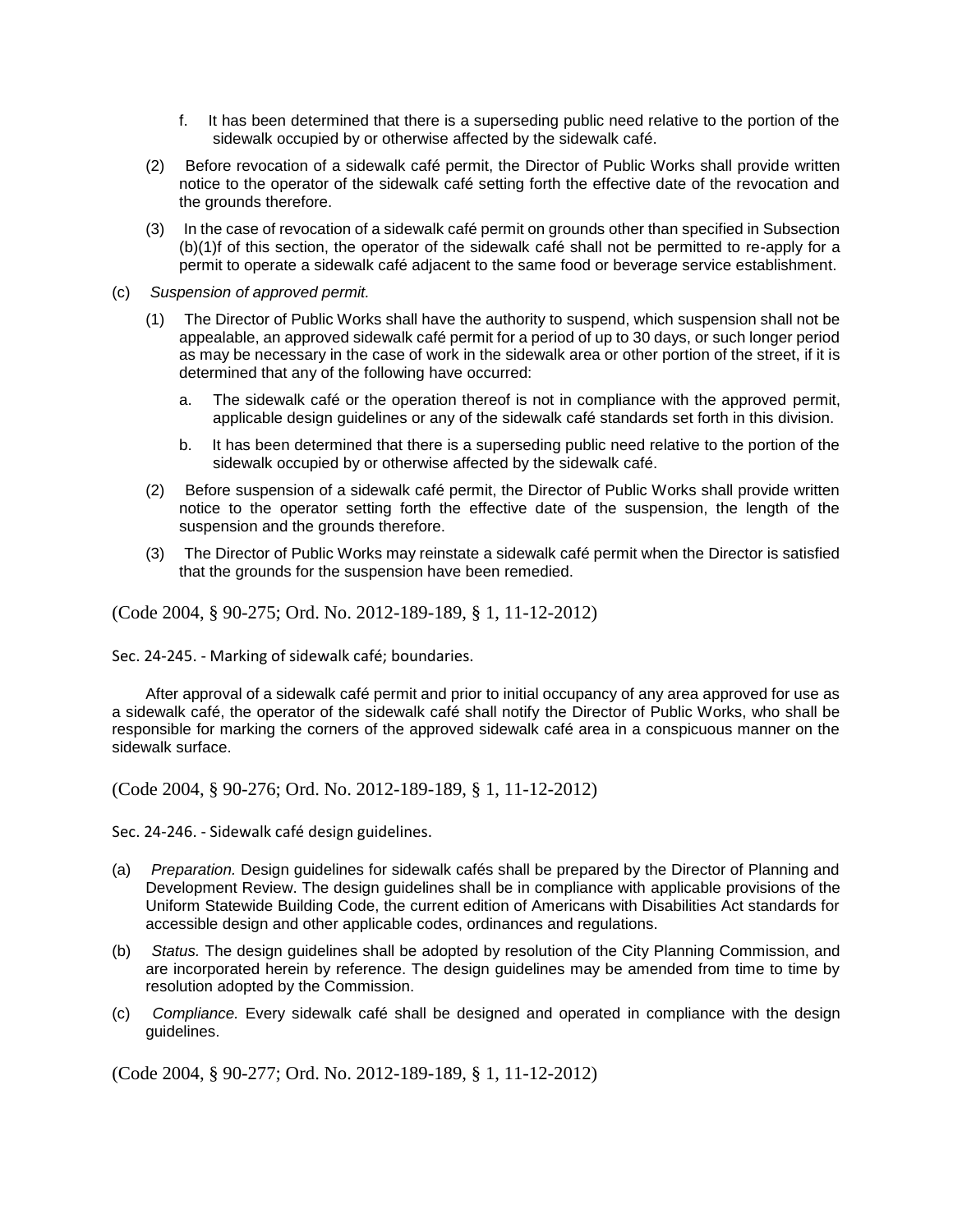Sec. 24-247. - Sidewalk café standards—Location.

- (a) *Generally.* The sidewalk café shall be located adjacent to a portion of a building occupied at street level by a food or beverage service establishment having the same operator. In a case where the building occupied by such establishment is set back from the street right-of-way line, and the entire setback area is lawfully used for purposes of outdoor dining pursuant to applicable zoning regulations, the sidewalk café shall be permitted to be located adjacent to such outdoor dining area. In no case shall a sidewalk café extend beyond the extremities of the building or portion thereof occupied by the food or beverage service establishment.
- (b) *Pedestrian passageway.*
	- (1) A pedestrian passageway within the sidewalk area outside of the sidewalk café shall be observed, and shall consist of a continuous area between the sidewalk café and the back of the curb along the entire length of the sidewalk café. Such pedestrian passageway shall be not less than five feet in width, except as provided in Subsection (b)(2) of this section, and shall be unobstructed by any tree well, bench, bus passenger shelter, mailbox, newspaper box, lamppost, traffic signal pole, traffic or parking sign, parking meter, wheelchair ramp, driveway, fire hydrant, trash receptacle or similar sidewalk feature.
	- (2) The Director of Public Works may approve a lesser or require a greater pedestrian passageway width if the Director finds that such is justified based on the volume of pedestrian traffic; physical condition, alignment and overall width of the sidewalk; volume of vehicle traffic on the street, lane width and function or speed limit; or similar factors; provided that the Director is satisfied that an adequate continuous passageway for safe and convenient circulation of pedestrian traffic will be maintained along the sidewalk.
- (c) *Pedestrian visibility.* The location, dimensions, layout and other features of the sidewalk café shall be designed so as not to unreasonably obstruct pedestrian visibility of the ground floor of buildings that adjoin the food or beverage service establishment to which the sidewalk café is related.
- (d) *Distance from property zoned residential.* The sidewalk café shall not be located within 100 feet of and fronting along the same street as property in a residential zoning district, other than the R-63 district.

(Code 2004, § 90-278; Ord. No. 2012-189-189, § 1, 11-12-2012)

Sec. 24-248. - Same—Barriers.

Barriers consistent with the design guidelines shall be installed along the entire length and both ends of any sidewalk café that extends more than three feet into the sidewalk, provided that:

- (1) In the case of a sidewalk café that serves alcoholic beverages, barriers shall be installed in accordance with ABC requirements.
- (2) Subject to applicable ABC requirements, at least one opening in the barrier along the length of a sidewalk café shall be provided for purposes of access to and from the sidewalk café, unless the Director of Public Works determines that an alternate opening is appropriate.
- (3) Required means of egress from the adjacent food or beverage service establishment shall be maintained at all times.

(Code 2004, § 90-279; Ord. No. 2012-189-189, § 1, 11-12-2012)

Sec. 24-249. - Same—Features and appurtenances.